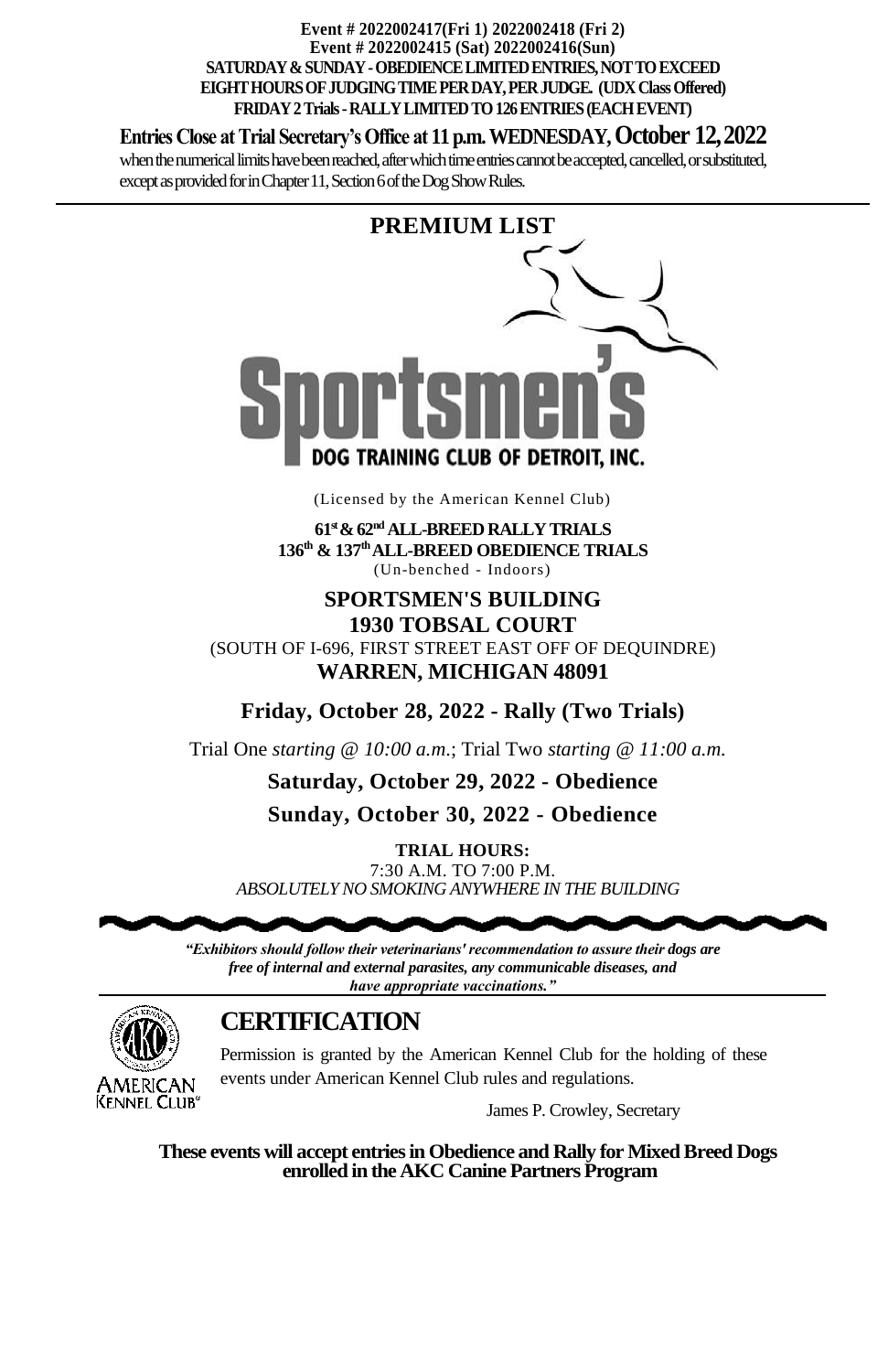#### **Classes**

**Regular Obedience Classes (Saturday & Sunday)** Novice  $A \& B$  Open  $A \& B$ Utility A & B (UDX Class Offered)

**Optional Titling Classes (Saturday & Sunday)** Beginner Novice A & B<br>Graduate Novice Graduate Open Graduate Open Versatility

> **Non-Regular Classes**(Saturday only) Veterans Novice

**Rally Classes (Friday Only)** Rally Novice  $A & B$  Rally Intermediate Rally Advanced A & B Rally Excellent A & B Rally Master

#### **Friday Rally - Jump Heights will be in Descending Order Saturday and Sunday Obedience - Jump Heights will be in Descending Order**

#### **Mail All Entries with Fees To:**

Dr. Mildred Krnacik 11465 Canterbury DR. Sterling Heights, MI 48312 Email: [mkrnacik@hotmail.com](mailto:mkrnacik@hotmail.com)

**Trial Chair Ms. Diane Bartlett 3750 Taft Rd.., Romeo, MI 48065 586-980-5501 Assistant Trial Chair Ms. Jan Lindell-Meinhard 248-224-7711**

> **Official Photographer** Cathi Winkles 1860 Marie Circle Bloomfield Hills, MI 48302 (248) 225-1090 [E-mail: cwinkles@cwinkles.com](mailto:cwinkles@cwinkles.com)

#### **2022 Officers of the Sportsmen's Dog Training Club of Detroit, Inc.**

| Corresponding Secretary 316 Leister Ct. Detroit, MI 48202-1640 -- 313-408-7471  Ms. Dorothea Burton |  |
|-----------------------------------------------------------------------------------------------------|--|
| Ms. Diane BartlettChairperson3750 Taft Rd. Romeo, MI 48065(586) 980-5501                            |  |
|                                                                                                     |  |
|                                                                                                     |  |
|                                                                                                     |  |
|                                                                                                     |  |
|                                                                                                     |  |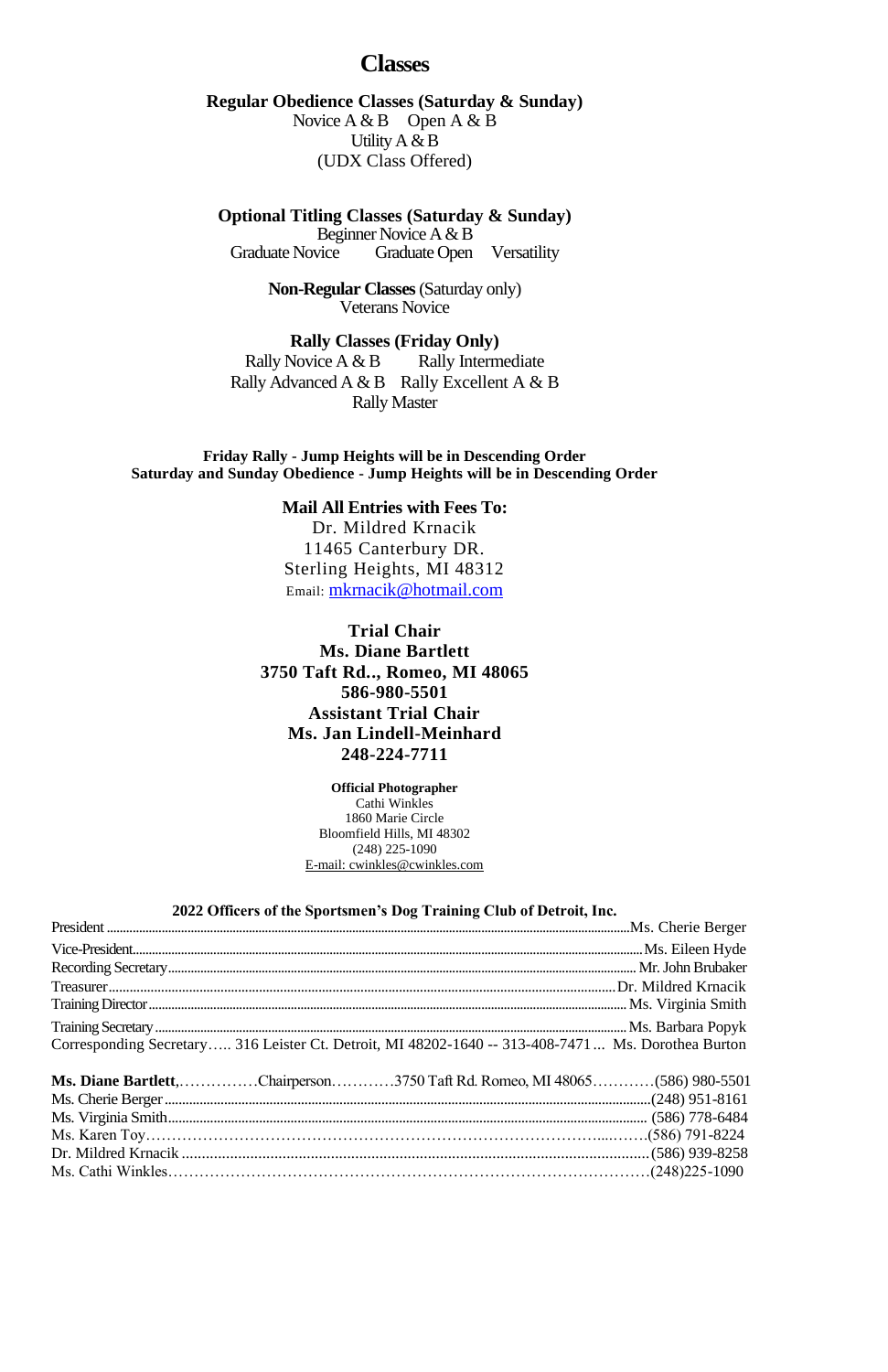#### **JUDGES AND THEIR ASSIGNMENTS**

#### *Friday, October 28, 2022*

#### *Rally Judges*

**Mr. Delvyn Lunn......................................................................**234 Argyle Ave., Wallaceburg ONT N8A 4S9 REGULAR RALLY CLASSES, Trial One (*starting @ 10:00 a.m*.)

**Mr. Robert T. Self, Jr.**…………………….……………2310 US Hwy 150 N Wataga, IL 61488 REGULAR RALLY CLASSES, Trial Two *(starting @ 11:00 a.m.)*

#### *Saturday, October 29, 2022 Obedience Judges*

**Mr. Delvyn Lunn......................................................................**234 Argyle Ave., Wallaceburg ONT N8A 4S9 CLASSES Utility A & B, Graduate Open, Novice A & B, Versatility

**Mr. Robert T. Self, Jr.**…………………….……………2310 US Hwy 150 N Wataga, IL 61488 CLASSES: Open A & B, Beginner Novice A & B, Graduate Novice, Veterans Novice

## *Sunday, October 30, 2022 Obedience Judges*

**Mr. Robert T. Self, Jr.**…………………….……………2310 US Hwy 150 N Wataga, IL 61488 CLASSES: Utility A & B, Graduate Open, Novice A & B, Versatility

**Mr. Delvyn Lunn......................................................................**234 Argyle Ave., Wallaceburg ONT N8A 4S9 CLASSES: Open A & B, Beginner Novice A & B, Graduate Novice,

## **Veterinarian on Call**

Veterinary Emergency Service (248) 547-4677

## **Friday, October 28, 2022 RALLY TRIAL CLASSES**

Transferswill be allowed Jump Heights will be in Descending Order Qualifying Score Required for All Awards "Dog" means either sex

## . **Saturday, October 29, 2022, and Sunday, October 30, 2022 OBEDIENCE TRIAL CLASSES**

**Please Note: January 1, 2009 Obedience Regulations, Chapter 1, Section 3, Jump Heights required with entry. Include Jump Height on entry form with class. Entries without Jump Height will be judged at the end of the class.**

> Transferswill be allowed Jump Heights will be in Descending Order Qualifying Score Required for All Awards "Dog" means either sex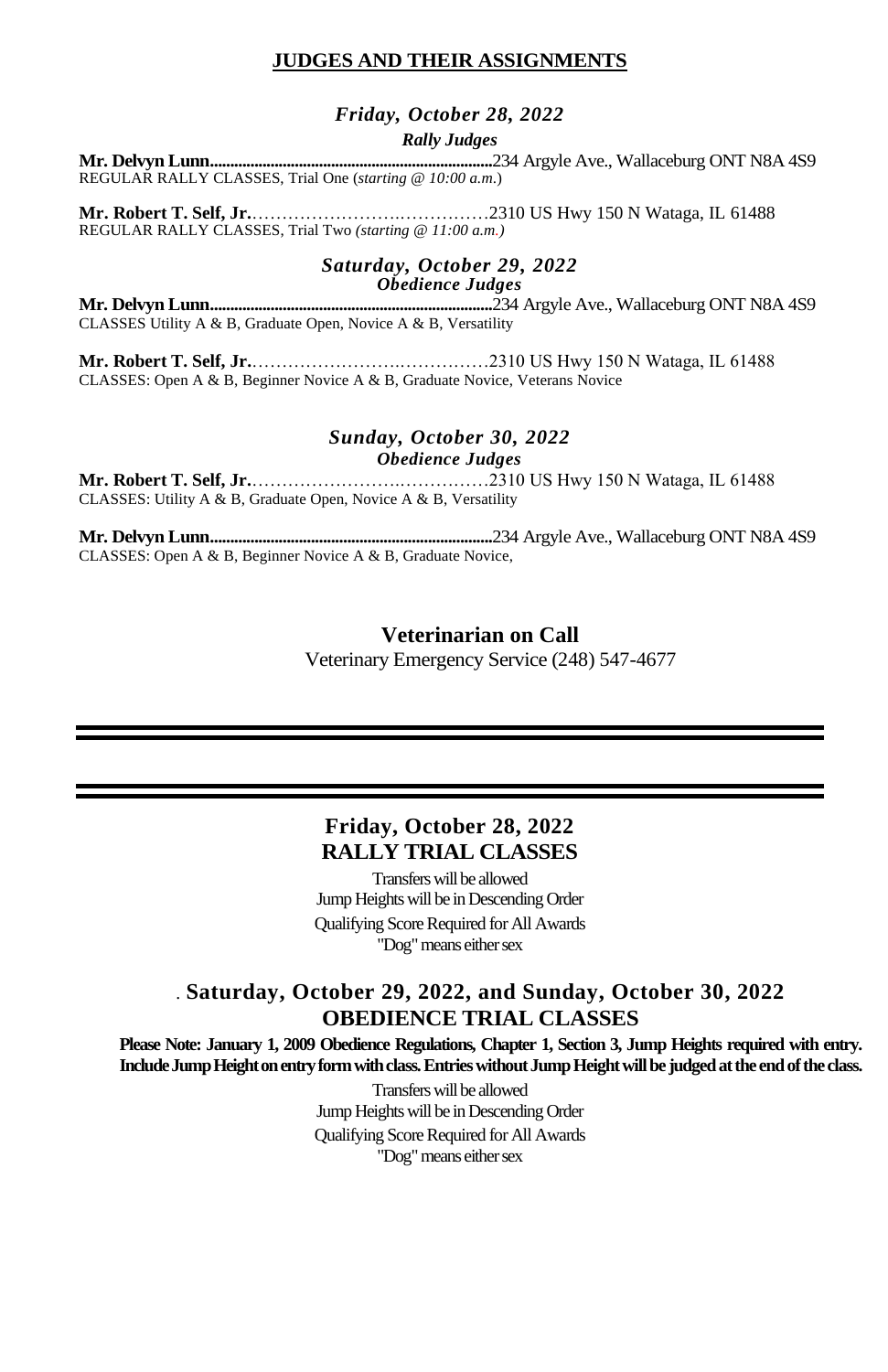#### **Awards**

Sportsmen's Dog Training Club of Detroit, Inc. offers a Dark Green Qualifying Score Ribbon to all dogs receiving qualifying scores.

#### **Regular Obedience/Rally/Optional Titling Classes**

#### **Regular Obedience and Rally**

| Highest Scoring Dog in Open B & Utility Combined Blue & Green Rosette |  |
|-----------------------------------------------------------------------|--|
| High Combined Score in Rally Excellent B and Advanced BRosette        |  |
|                                                                       |  |
|                                                                       |  |

#### **Non-Regular Obedienceand Rally**

| $\cdot$ |  |
|---------|--|

ALL AWARDS MUST BE CLAIMED AT THE TRIALS. NONE WILL BE MAILED. ANY UNCLAIMED AWARDS BECOME THE PROPERTY OF SPORTSMEN'S DOG TRAINING CLUB OF DETROIT, INC. CLUB RESERVES THE RIGHT TO SUBSITUTE UNAVAILABLE AWARD WITH ONE OF EQUAL OR GREATER VALUE.

# *Entry Fees - Each Event* **Obedience & Rally Limited. See Cover Page for Limits.**

## **Obedience and Rally are separate events; each day's trial is a separate event. You must pay the fee for the first entry of the dog in EACH trial, as they are separate events.**

#### **Rally**

| (First Entry Fee Includes \$3.50 AKC Recording Fee; \$3.00 AKC Recording Fee second Entry) |  |
|--------------------------------------------------------------------------------------------|--|
|                                                                                            |  |
|                                                                                            |  |

### **Obedience**

| (Entry Fee Includes \$3.00 AKC Event Service Fee Per Entry & \$.50 AKC Recording Fee First Entry Only) |  |
|--------------------------------------------------------------------------------------------------------|--|
|                                                                                                        |  |
|                                                                                                        |  |
|                                                                                                        |  |
|                                                                                                        |  |

## N

# **HOW TO USE THE ENTRY BLANK**

Use one entry blank per dog only if information is the same for each day. Carefully check the block (blocks) for each trial in which you wish to enter your dog. You MUST use a SEPARATE entry blank if you are entering your dog in a different class on different days. AKC requires that every entry must include the back of the entry blank ("Agreement"). See "Notice to Exhibitors."

## **To Charge Entry (Visa, MasterCard, or Discover) No extra fee for charging entry.**

| Card Number | Exp. Date | _3 Digit Code____ |
|-------------|-----------|-------------------|
|             |           |                   |

Name as it appears on Card (PRINT) \_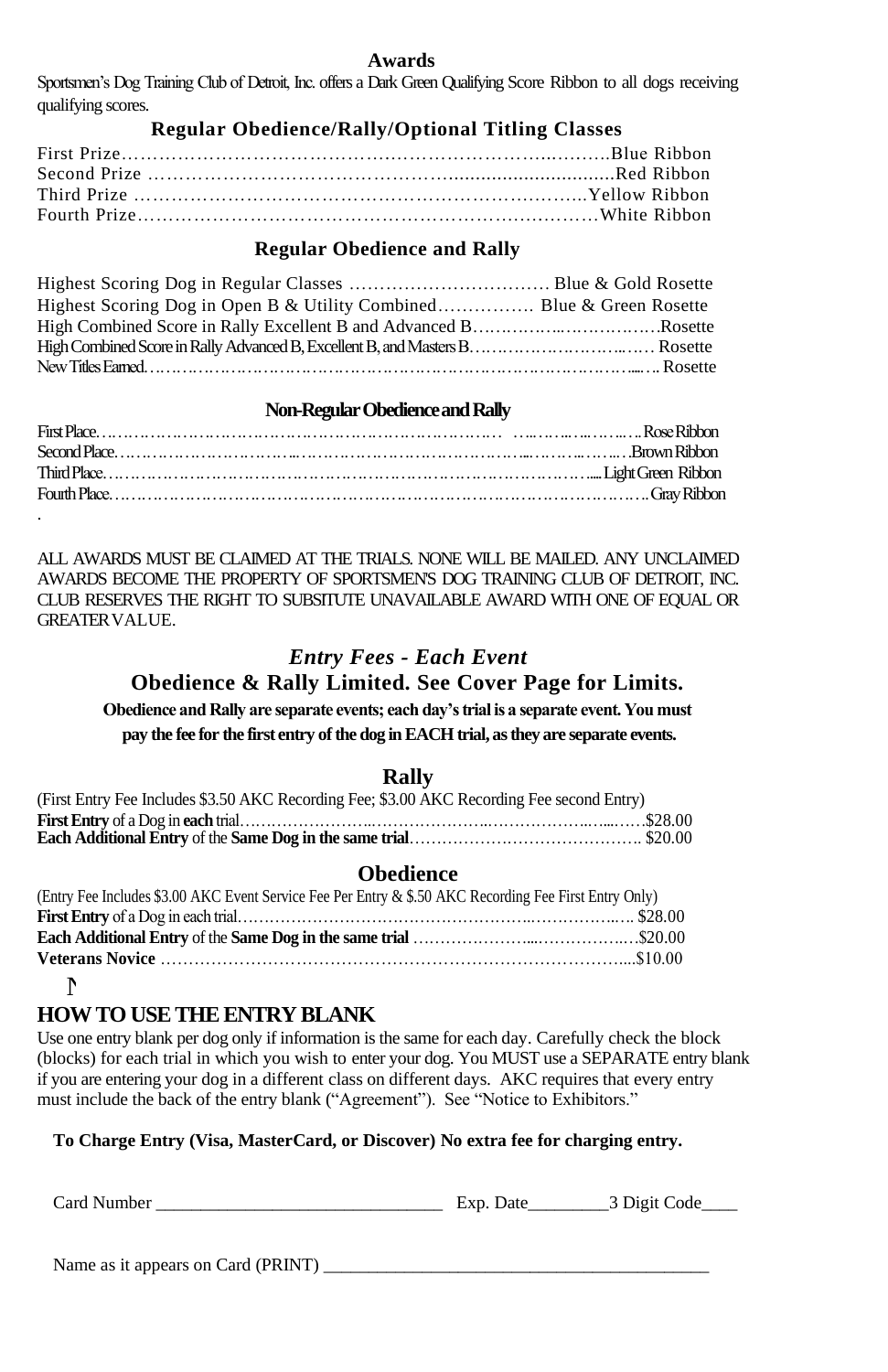# **OFFICIAL AMERICAN KENNEL CLUB ENTRY FORM**<br>Sportsmen's Dog Training Club of Detroit, Inc.

❏**SPORTSMEN'S DOG TRAINING CLUB OF DETROIT, INC. (RALLY Trial #1) – Fri., October 28, 2022 – 2022002417** ❏**SPORTSMEN'S DOG TRAINING CLUB OF DETROIT, INC. (RALLY Trial #2) – Fri., October 28, 2022 - 2022002418** ❏**SPORTSMEN'S DOG TRAINING CLUB OF DETROIT, INC. (OBED.) – Sat October 29, 2022 - 2022002415** ❏**SPORTSMEN'S DOG TRAINING CLUB OF DETROIT, INC. (OBED.) – Sun October 30, 2022 - 2022002416** Obedience & Rally Entry Fees Each Event: SEE PAGE 4. Obedience & Rally Limited. See Cover Page for Limits

.Entries Close at Trial Secretary's Office at **11p.m.,**WEDNESDAY **October 12, <sup>2022</sup>,** or when the numerical limits have been reached, after whichtime entries cannot be accepted, cancelled, or substituted except as provided for in Chapter 11, Section 6 of the Dog Show Rules. **Mail Entries withFees To: Mildred Krnacik**, Trial Secretary11465 Canterbury Dr. Sterling Hts., MI 48312... Make Checks or Money Orders Payable To: **Sportsmen's Dog Training Club of Detroit, Inc**. **Canadian Exhibitors must make fees payable in U.S**. **Funds**. When you provide a check as payment, you authorize us to either use information from your check to make a onetime electronic fund transfer from your account or to process the payment as a check. To charge entry, see previous page.

I ENCLOSE \$ \_\_\_\_\_\_\_ for entry fees IMPORTANT-Read Carefully Instructions on Reverse Side Before Filling Out. Numbers in the boxes indicate sections of the instructions relevant to the information needed in that box (**PLEASE PRINT**)

| <br>BREED (5)                                        |                                         | VARIETY (2)                                  | <b>SEX</b>                                          |  |
|------------------------------------------------------|-----------------------------------------|----------------------------------------------|-----------------------------------------------------|--|
| DOG(2)(3)<br><b>SHOW</b><br><b>CLASS</b>             |                                         | CLASS(3)<br>DIVISION.<br>Weight, color, etc. |                                                     |  |
| <b>ADDITIONAL</b><br><b>CLASSES</b>                  | <b>OBEDIENCE CLASS</b><br>(Jump Height) | <b>RALLY CLASS</b><br>(Jump Height)          | JR. SHOWMANSHIP<br><b>CLASS</b>                     |  |
| NAME OF (See Back)<br>JUNIOR HANDLER (if any)        |                                         | JR. HANDLER NUMBER                           |                                                     |  |
| <b>FULL NAME</b><br>OF DOG                           |                                         |                                              |                                                     |  |
| AKC REG NO.<br>AKC LITTER NO.                        | Enter number here                       | <b>DATE OF BIRTH</b>                         |                                                     |  |
| ILP NO.<br><b>FOREIGN REG NO &amp; COUNTRY</b>       |                                         | <b>PLACE OF</b><br><b>BIRTH</b>              | USA Canada Foreign<br>Do not print above in catalog |  |
| <b>BREEDER</b>                                       |                                         |                                              |                                                     |  |
| <b>SIRE</b>                                          |                                         |                                              |                                                     |  |
| <b>DAM</b>                                           |                                         |                                              |                                                     |  |
| $ACTUALOWNER(S)$ (4)                                 |                                         |                                              |                                                     |  |
| <b>OWNER'S ADDRESS</b>                               |                                         |                                              |                                                     |  |
| <b>CITY</b>                                          | <b>STATE</b>                            | $ZIP + 4$                                    |                                                     |  |
| <b>NAME OF OWNER'S AGENT</b><br>(IF ANY) AT THE SHOW |                                         |                                              |                                                     |  |

I CERTIFY that I am the actual owner of the dog, or that I am the duly authorized agent of the actual owner whose name I have entered above. In consideration of the acceptance of this entry, I (we) agree to abide by the rules and regulations of The American Kennel Club in effect at the time of this event and by any additional rules and regulations appearing in the premium list for this event, and further agree to be bound by the "Agreement" printed on the reverse side of this entry form. I (we) certify and represent that the dog entered is not a hazard to persons or other dogs. This entry is submitted for acceptance on the foregoing representation and agreement. I (we) agree to conduct myself (ourselves) in accordance with all such Rules and Regulations (including all provisions applying to discipline) and to abide by any decisions made in accord with them.

SIGNATURE of owner or his agent

duly authorized to make this entry

TELEPHONE#

**E-MAIL Address** (Confirmations and Judging schedules will be sent to this e-mail address. **Please print** :\_\_\_\_\_\_\_\_\_\_\_\_\_\_\_\_\_\_\_\_\_\_\_\_\_\_\_\_\_\_\_\_\_\_\_\_\_\_\_\_\_\_\_\_\_\_\_\_\_\_\_\_\_\_\_\_\_\_\_\_\_\_\_\_\_\_\_\_\_\_\_\_\_\_\_\_\_\_\_\_\_\_\_\_\_\_\_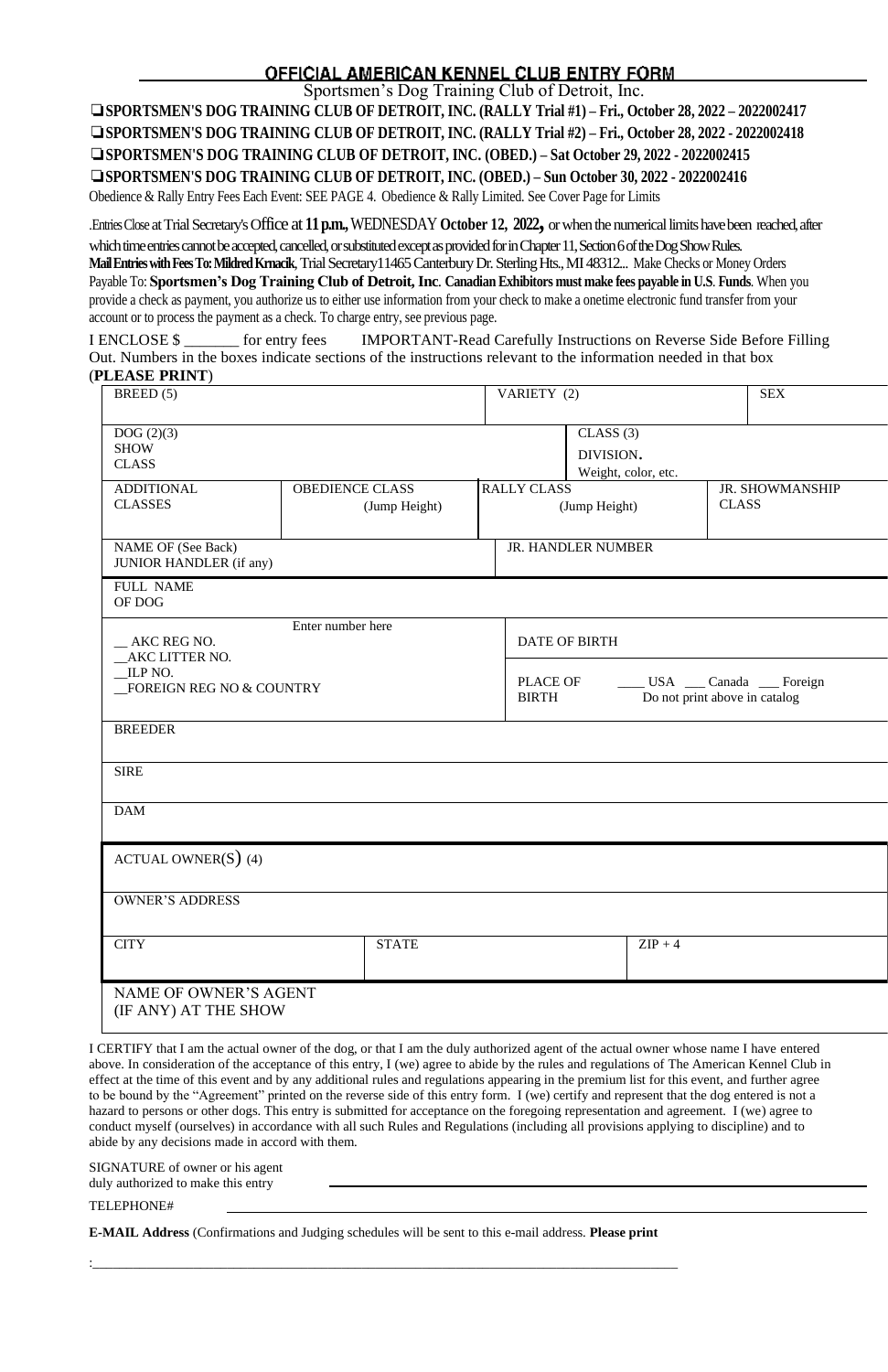#### **AGREEMENT**

I (we) agree that the club holding this event has the right to refuse this entry for cause which the club shall deem sufficient. In consideration of the acceptance of this entry and of the holding of this event and of the opportunity to have the dog judged and to win prizes ribbons, or trophies, I (we) agree to hold the AKC, the event-giving club, their members, directors, governors, officers, agents, superintendents or event secretary and the owner and/or lessor of the premises and any provider of services that are necessary to hold this event and any employees or volunteers of the aforementioned parties, and any AKC approved judge, judging at this event, harmless from any claim for loss or injury which may be alleged to have been cause directly or indirectly to any person or thing by the act of this dog while in or about the event premises or grounds or near any entrance thereto, and I (we) personally assume all responsibility and liability for any such claim, and I (we) further agree to hold the aforementioned parties harmless from any claim for loss, injury or damage to this dog.

Additionally, I (we) hereby assume the sole responsibility for and agree to indemnify, defend and save the aforementioned parties harmless from any and all loss and expense (including legal fees) by reason of the liability imposed by law upon any of the aforementioned parties for damage because of bodily injuries, including death at any time resulting there from, sustained by any person or persons, including myself (ourselves), or on account of damage to property, arising out of or in consequence of my (our) participation in this event, however such, injuries, death or property damage may be caused, and whether or not the same may have been caused or may be alleged to have been caused by the negligence of the aforementioned parties or any of their employees, agents, or any other persons. **I (WE) AGREE THAT ANY CAUSE OF ACTION, CONTROVERSY OR CLAIM ARISING OUT OF OR RELATED TO THE ENTRY, EXHIBITION OR ATTENDANCE AT THE EVENT BETWEEN THE AKC AND THE EVENT-GIVING CLUB (UNLESS OTHERWISE STATED IN ITS PREMIUM LIST) AND MYSELF (OURSELVES) OR AS TO THE CONSTRUCTION, INTERPRETATION AND EFFET OF THIS AGREEMENT SHALL BE SETTLED BY ARBITRATION PURSUANT TO THE APPLICABLE RULES OF THE AMERICAN ARBITRATION ASSOCIATION. HOWEVER, PRIOR TO ARBITRATION ALL APPLICABLE AKC BYLAWS, RULES, REGULATIONS AND PROCEDURES MUST FIRST BE FOLLOWED AS SET FORTH IN THE AKC CHARTER AND BYLAWS, RULES, REGULATIONS, PUBLISHED POLICIES AND GUIDELINES.**

#### **INSTRUCTIONS**

1. (Variety) if you are entering a dog of breed in which there are varieties for show purposes, please designate the particular variety you are entering, i.e., Cocker Spaniel (solid color black, ASCOB, parti-color), Beagles (not exceeding 13 in., over 13 in. but not exceeding 15 in.), Dachshunds (longhaired, smooth, wirehaired), Collies (rough, smooth), Bull Terriers (colored, white), Manchester Terriers (standard, toy), Chihuahuas (smooth coat, long coat), English Toy Spaniels (King Charles and Ruby, Blenheim and Prince Charles), Poodles (toy, miniature, standard).

2. A dog must be entered in the name of the person who actually owned it at the time entries for a show closed. If a registered dog has been acquired by a new owner it must be entered in the name of its new owner in any event for which entries closed after the date of acquirement, regardless of whether the new owner has received the registration certificate indicating that the dog is recorded in his name. State on entry form whether transfer application has been mailed to the AKC. (For complete rules, refer to Chapter 11, Section 3.)

3. Mixed Breed dogs entering classes for Agility, Obedience, and Rally trials should mark Breed as "All-American Dog/Mixed Breed". Sire and Dam information shall remain blank for mixed breed entrants.

If this entry is for Junior Showmanship, please give the following information:

JUNIOR SHOWMANSHIP JR.'S DATE OF BIRTH\_

AKC JUNIOR HANDLER NUMBER

The above number MUST be included. Should you not have your Junior Handler number, this may be obtained from the American Kennel Club. Phone: (919) 816-3776.

**By signing the entry form I (we) certify that the Junior Showman does not now, and will not at any time, act as an agent/handler for pay while continuing to compete in Junior Showmanship.**

ADDRESS\_\_\_\_\_\_\_\_\_\_\_\_\_\_\_\_\_\_\_\_\_\_\_\_\_\_\_\_\_\_\_\_\_\_\_\_\_\_\_\_\_\_\_\_\_\_\_\_\_\_\_\_\_\_\_\_\_\_\_\_\_\_\_\_\_\_\_\_\_\_\_\_\_\_\_\_\_\_\_\_\_\_\_

CITY \_\_\_\_\_\_\_\_\_\_\_\_\_\_\_\_\_\_\_\_\_\_\_\_\_\_\_\_\_\_\_\_\_\_\_\_\_\_\_\_\_\_ STATE \_\_\_\_\_\_\_\_\_\_\_\_\_\_\_\_\_\_\_\_ ZIP \_\_\_\_\_\_\_\_\_\_\_\_\_\_

If Junior Handler is not the owner of the dog identified on the face of this form, what is the relationship of the Junior Handler to the Owner?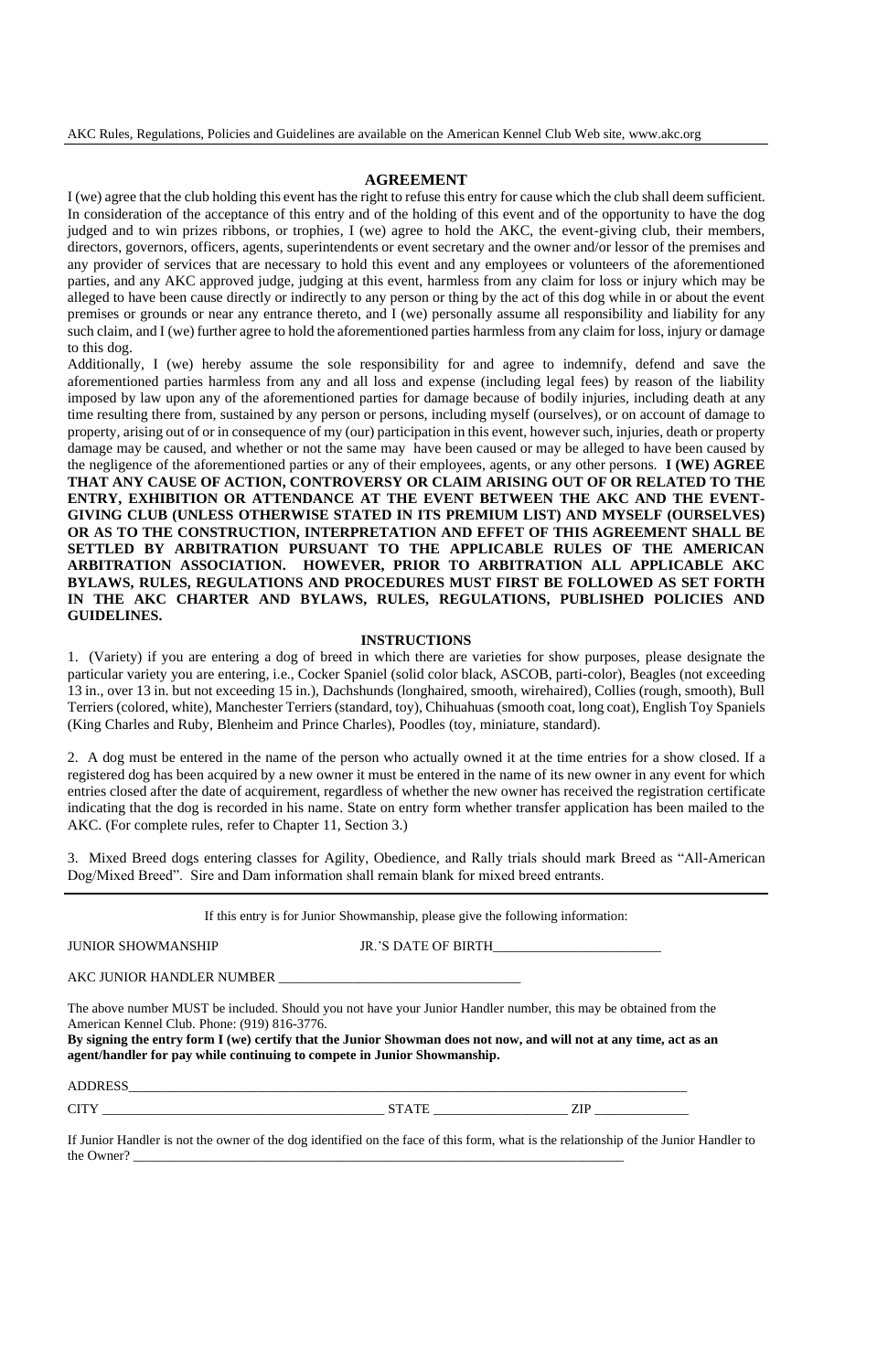## **NOTICE TO EXHIBITORS**

#### **Unsigned Entries Cannot Be Accepted**.

#### **Entries Not On Official AKC Entry Forms, Downloaded and/or Photocopies of Entry Forms without Agreement and Rules on the reverse side of the Official AKC Entry Form are NOT ACCEPTABLE**.

## **Mail All Entries With Fees to Mildred Krnacik, Trial Secretary, 11465 Canterbury Dr. Sterling Hts.,MI 48312**.

Entries received without fees will not be accepted. Acknowledgement of entries will be made as soon as practicable. Should such acknowledgement not be received by the exhibitor within a reasonable time, please notify the Trial Secretary. No Hand Delivery or Fax Available.

#### **Credit card accepted with no additional fee.**

**Make All Checks and Money Orders payable to Sportsmen's Dog Training Club of Detroit**. CANADIAN xhibitors must make fees payable in U.S. FUNDS. When you provide a check as payment, you authorize us to either use information from your check to make a one-time electronic fund transfer from your account or to process the paymente as a check. Please mail checks or money orders with entries. Trial Secretary assumes no responsibility for cash sent through the mail. Tabulate carefully. **Due to cost of processing, no refunds for \$4.00 and under will be made**.

**No Entry shall**be made and no entry shall be accepted which specifies any conditions as to its acceptance.

- **EntryFees shall not be refunded in the event that a dog is absent, disqualified, excused by Veterinarian (except for bitches in season—see below)** or Judge, or barred from competition by action of the Event Committee. If because of riots, wars, strikes, civil disturbances, national emergencies, health emergencies, and the dictates of law enforcement or of the owner(s) of the grounds and/or facilities or other acts beyond the control of the management it is impossible to open or to complete the event, no refund of entry fee will be made. Extreme weather conditions, such as, but not limited to snow storms, hurricanes, lightning, extreme heat, heavy rains, or other circumstances including, but not limited to, the condition of the facilities or grounds and/or the ingress and egress from the grounds, must be considered for the health and safety of the dogs, exhibitors and spectators. The well-being of dogs, exhibitors and spectators is of paramount importance and, in the event it is necessary to cancel or stop the event before completion, no refund of entry fee will be made. To find out about any AKC event cancellations call the AKC Event Cancellation Hotline (877) 252-3229.
- **Bitches in Season** will be refunded the entry fee less \$10 per trial. Written certification from a veterinarian on their official letterhead must be in the hands of the trial secretary at least  $\frac{1}{2}$  hour prior to the start of that day(s) event. No other refunds given.
- Post Dated Checks, Returned Checks, and Declined Credit Cards do not constitute a valid entry fee. The Trial Secretary will add a collection fee of \$35.00 to the amount of each returned check. Subsequent returned checks or declined cards from the same exhibitors may result in their being put on a **CASH ONLY**basis.
- **No Refund for Duplicate Entries.** Every effort tofind duplicate entries will be made. No refund willbe made if entry has been processed.
- **Errors on Entry Forms.** Owners are responsible for errors in making out entry forms, whoever may make such errors, and noentry fee will be refunded in event of such errors or cancellation of entries after the published closing date.
- **Each Owner and Agent**listed on the entry form and/or individual responsible for the dog at a show is bound by the Certification and Agreement on the front and back of the entry form regardless of who may have completed  $\&$ submitted the entry form. **As specified in Chapter 12, Section 4**of the AKC Rules Applying to Dog Shows, **information contained on the entry form is required to be published in the club's show catalog**. This information is also subject to publication in other media.

**Dogs May Arrive** anytime prior to their scheduled time of judging. **Dogs not required for further judging will be excused. Judges Will Not Wait for Any Dog Holding Up a Class.** Owners or agents alone are responsible for the presence of their

- dogsin the judging ring when their classes are called to be judged. **All Dogs Present** must be held on leash or confined to their crates except when being judged or when in the exercising ring.
- **No gasoline or diesel generators** are permitted inside any building or within 100 feet of any tent in which this dog show is conducted.

**The Sportsmen's Building** will not be available to the exhibitors and their dogs the night prior to the Friday trial.

#### **THIS CLUB DOESNOT AGREE TO ARBITRATECLAIMSAS SETFORTHON THE OFFICIAL AKC ENTRYFORM FORTHESE EVENTS.**